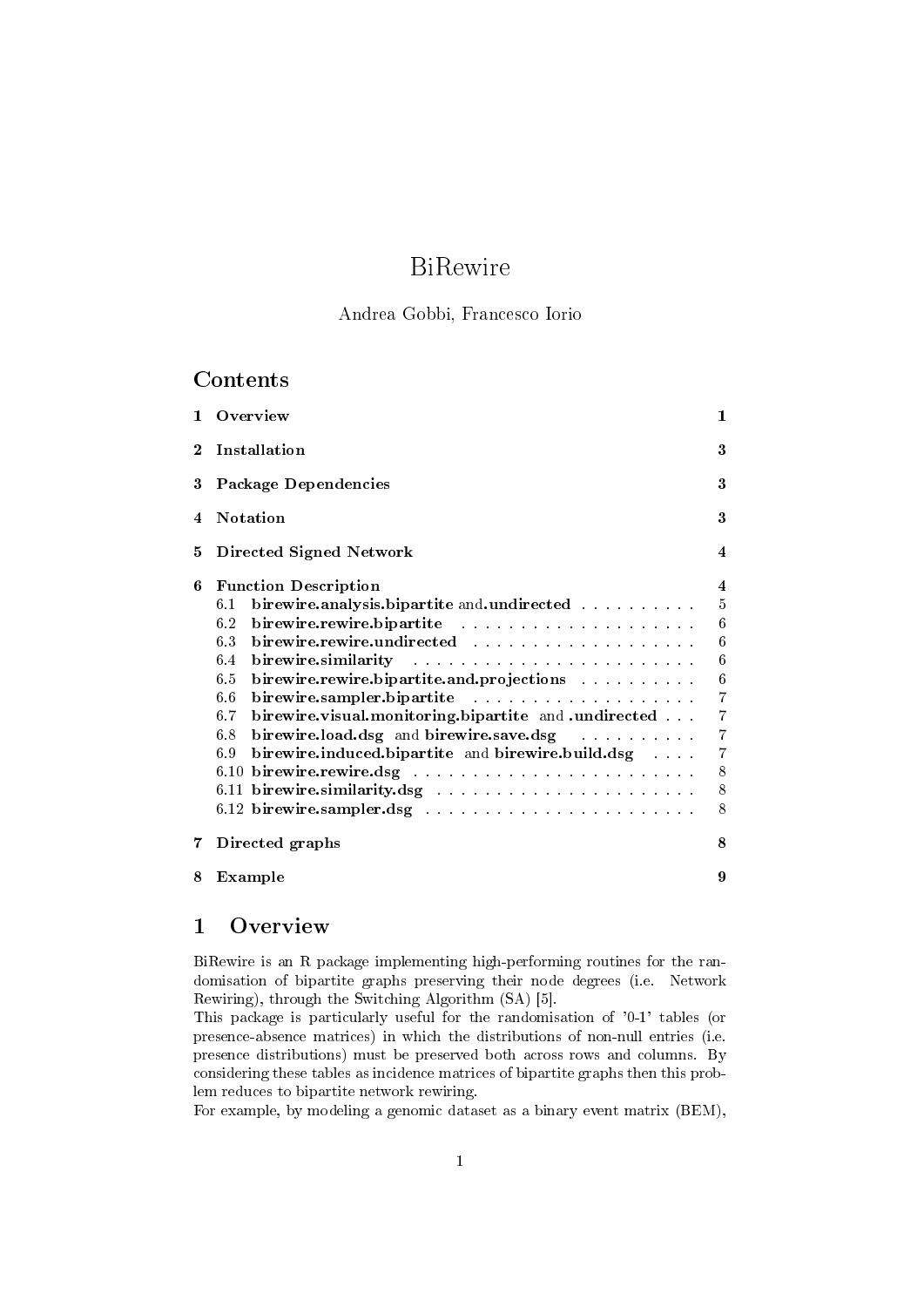in which rows correspond to samples, columns correspond to genes and the  $(i, j)$  entry is non-null if the *i*-th sample harbours a mutation in the *j*-th gene, then with BiRewire is possible to randomise the dataset preserving its mutation rates both across samples and genes. This is crucial to preserve tumour specific alterations, dependencies between gene-mutations and heterogeneity in mutation/copy-number-alteration rates across patients.

Large collections of such randomised tables can be then used to approximate samples from the uniform distribution of all the possible genomic datasets with the same mutation-rates of the initial one. Finally this data can be used as null model to test the statistical significance of several combinatorial properties of the original dataset: for example the tendency of a group of genes to be co- or mutually-mutated [7].

Moreover, with se same routines, it is possible to generate a rewired version of a given directed signed network (DSG), encoding for example a patway or a signaling network (for details see section 5 and [2]). Similar procedures have been implemented in order to manage undirected networks. Since version 3.6.0, the SA can be performed also on matrices containing NAs. In this case the SA works as usual but the position of NA will be preserved. This feature is available if the graph is encoded whith its incidence/adjacence matrix and not in the case of DSG.

Specifically, with *BiRewire* users can:

- 1. create bipartite graphs from genomic BEMs (or, generally, from any kind of presence-absence matrix);
- 2. perform an analysis, which consists of studying the trend of Jaccard Similarity between the original network and its rewired versions across the switching steps (by using a user-defined sampling time), and analytically estimating the number of steps at which this similarity reaches a plateau (i.e. the maximal level of randomness is achieved) according to the lower bound derived in [1];
- 3. generate rewired versions of a bipartite graph with the analytically derived bound as number of switching steps or a user-defined one;
- 4. derive projections of the starting network and its rewired version and perform different graph-theory analysis on them;
- 5. generate a set of netwoks correctly drawn from the suitable null-model starting from the initial BEM;
- 6. monitoring the behaviour of the Markov chain underlying the SA
- 7. perform the same analysis described in point 1,2,3,5 and 6 for undirected graphs and directed signed graphs (DGS).

All the functions of the package are written in C-code and R-wrapped. A reduced version of the packages has been also implemented in Python https: //github.com/andreagobbi/pyBiRewire.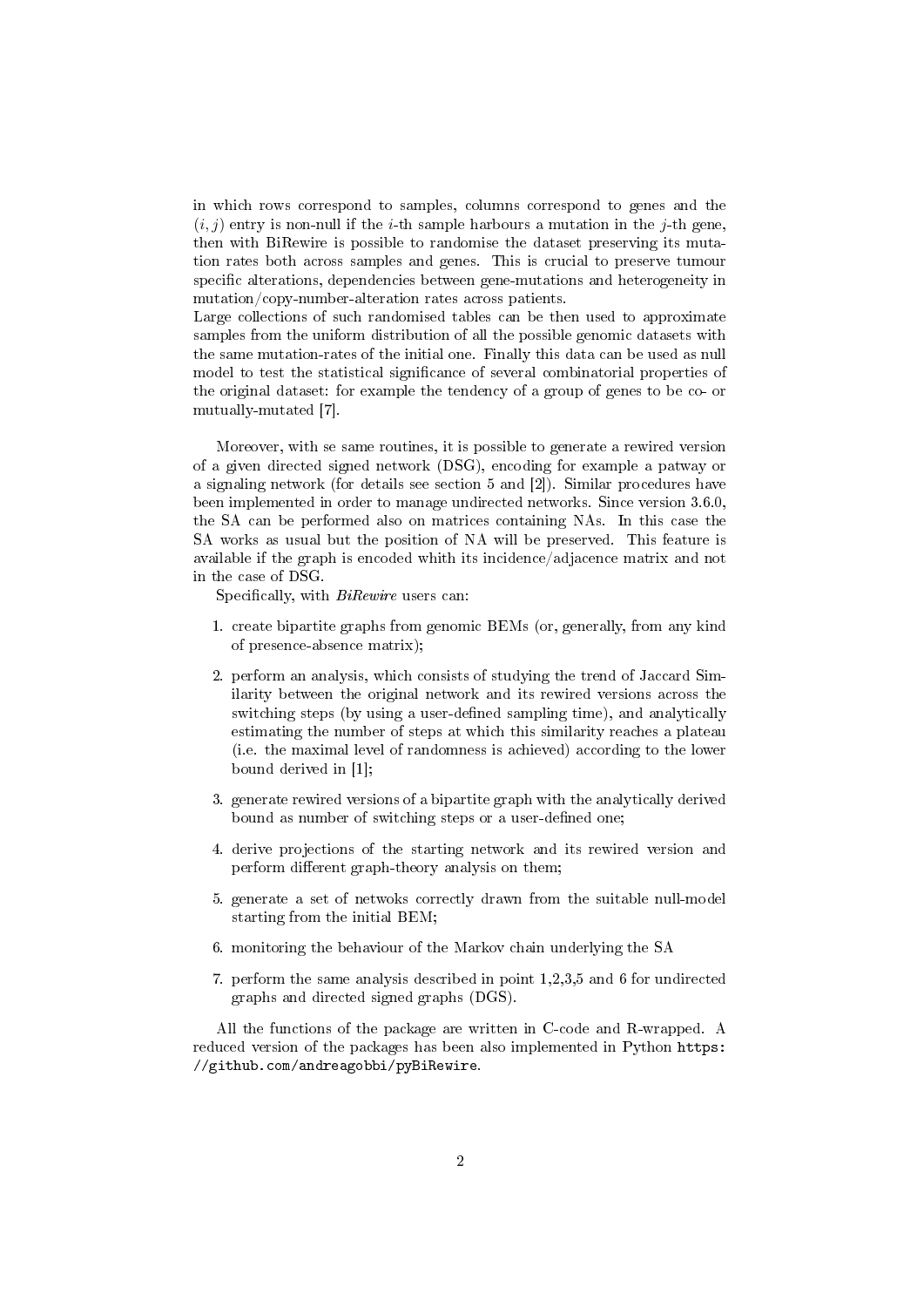# 2 Installation

It is possible to download the package from http://www.ebi.ac.uk/~iorio/ BiRewire and install it with the shell-command:

```
R CMD INSTALL BiRewire_xx.yy.zz.tar.gz
```
or with BiocManager::install() directly in R:

```
if (!requireNamespace("BiocManager", quietly=TRUE))
    install.packages("BiocManager")
BiocManager::install("BiRewire")
```
Moreover, the sources of the developement version are available here http: //www.bioconductor.org/packages/devel/bioc/html/BiRewire.html. Alternatively, the source files can be cloned from the github repositories: https:// github.com/andreagobbi/BiRewire and https://github.com/andreagobbi/ BiRewire--release using the command

```
git clone git@github.com:andreagobbi/BiRewire--release.git
git clone git@github.com:andreagobbi/BiRewire.git
```
We suggest to use the BiocManager::install() function from R in order to have the last working relase package (build and check procedure).

To load BiRewire use the following commands:

```
> library(BiRewire)
```
# 3 Package Dependencies

BiRewire requires the R packages Matrix igraph [6], slam [11] and Rtsne [12] available at the CRAN repository.

# 4 Notation

Let  $\mathcal G$  be a bipartite graph, i.e. a graph containing two classes of nodes  $V_r$  and  $V_c$  such that every edge  $e \in E$  connects one node in the first class to a node in the second class.

Let B be the incidence matrix of G, i.e. the  $|V_r| \times |V_c|$  binary matrix whose generic entry  $m_{i,j}$  is not null if an only if  $(i, j) \in E$ .

The number of edges is indicated with  $e = |E|$  and the edge density with  $d = \frac{e}{|V_r||V_c|}.$ 

The SA performs  $N$  Switching Steps (SSs), in which:

- 1. two edges  $(a, b)$  and  $(c, d)$  both  $\in E$  are randomly selected,
- 2. if  $a \neq c$ ,  $b \neq d$ ,  $(a,d) \notin E$  and  $(b,d) \notin E$  then:
	- (a) the edges  $(a, d)$  and  $(b, d)$  are added to E and
	- (b) the edges  $(a, b)$  and  $(c, d)$  are removed from E.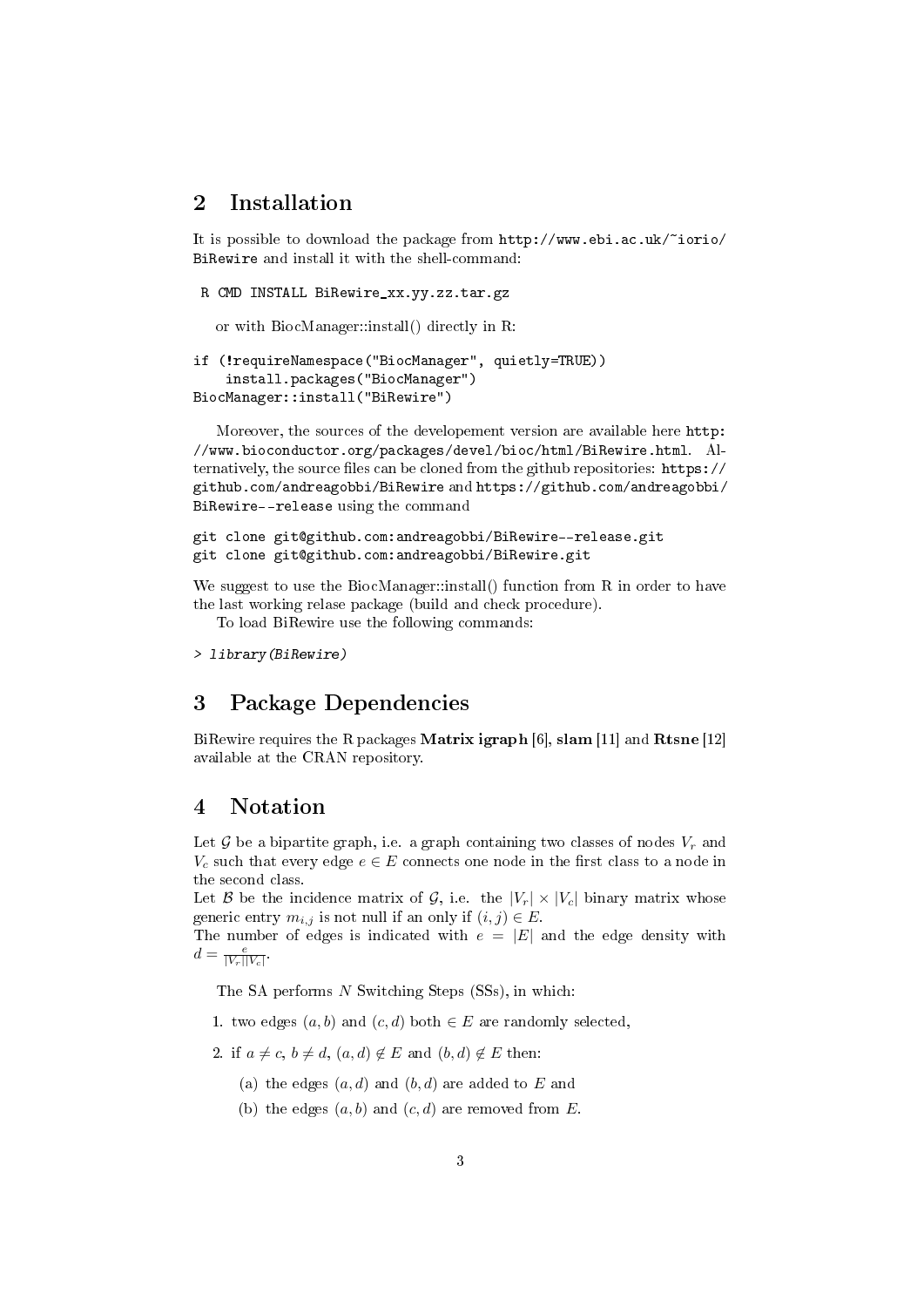Notice that we count a SS only if it is successfully performed.

The Jaccard Index (JI, [10]) is used to quantify the similarity between the original graph and its rewired version at the  $k$ -th SS. Since the SA preserves the degree distribution and does not alter the number of nodes, the JI, indicated with  $s^{(k)}$ , can be computed as

$$
s^{(k)} = \frac{x^{(k)}}{2e - x^{(k)}}
$$

,

where  $x^{(k)}$  is the number of edges in common between the two graphs. Fixed a small error  $\delta$ , the number N of SSs providing the rewired version of a network with the maximally achievable level of randomness (in terms of average dissimilarity from the original network) is asymptotically equal to

$$
\frac{e(1-d)}{2}\ln\frac{1-d}{\delta}.
$$

More detailed, we analitically derived the fixed point of the underlying Markov chain  $\bar{x}$ ; fixed a  $\delta$  we can extimate the distance of the current state of the chain respect to this fixed point in terms of fraction of edges  $\delta$ . For large netowrk we can assumne that a distance less than one edge is satisfiable (see [?]), so the bound reads:

$$
\frac{e(1-d)}{2}\ln e(1-d),
$$

but in order to manage smaller network the bound with the parameter  $\delta$  results to be more general. This bound is much lower than the empirical one proposed in [5] (see Reference for details).

## 5 Directed Signed Network

A directed signed network (DSG)  $\mathcal G$  is a directed network in which the edges are encoded with a triplet  $(a, b, *)$  where a denotes the source node, b the target node and ∗ the sign of the relation (the sign of the edge). In our case (pathways and signaling)  $*$  can be positive + and negative −. In [2] we show how to create a correspondence between a DSG and a couple  $(B^+, B^-)$  of bipartite networks. This correspondence f, and its inverse  $f^{-1}$  are useful for the creation of a rewired version of G: we rewire independently  $B^+$  and  $B^-$  and we rebuild the final DSG  $G^*$  using  $f^{-1}$ . A DGS is usually encoded in a SIF format (Simple Interaction File see http://wiki.cytoscape.org/Cytoscape\_ User\_Manual/Network\_Formats for more informations). In the case of DSG a suitable SIF file has 3 columns: the first encodes the source nodes, the second the sign and the last the source nodes.

# 6 Function Description

In this section all the functions implemented in BiRewire are described with a simple practical example in which a real breast cancer dataset is modeled as a bipartite network, and randomised preserving the mutation-rate both across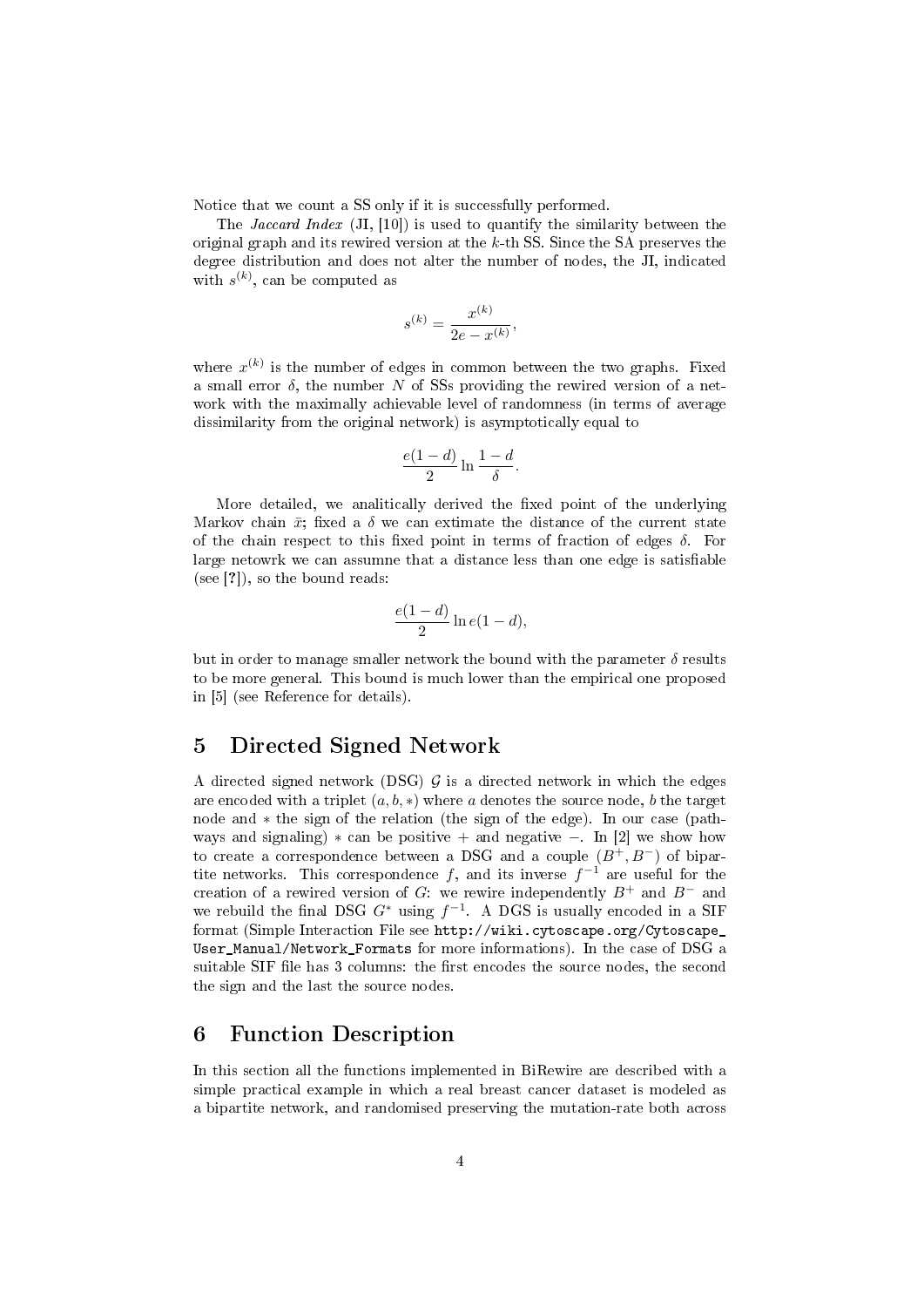samples and genes (i.e. the corresponding bipartite network is rewired). In each of the following functions it is possible to perform  $N$  successful switching steps (see  $[1]$  for more details about this more general bound) using the flag exact=TRUE. To prevent a possible indinite loop, the program performs at maximum MAXITER\_MUL\*max.iter iterations.

#### 6.1 birewire.analysis.bipartite and.undirected

First of all, we create a bipartite network modeling a genomic breast cancer dataset downloaded from the Cancer Genome Atlas (TCGA) projects data portal http://tcga.cancer.gov/dataportal/, used in [1] From this dataset germline mutations were filtered out with state-of-the-art softwares; synonymous mutations and mutations identified as benign and tolerated were also removed. The resulting bipartite graph has  $n_r = 757$  nodes (corresponding to samples),  $n_c = 9,757$  nodes (corresponding to genes), and  $e = 19,758$  edges connecting a node in  $n_r$  to a node in  $n_c$  if the gene corresponding to the node in  $n_r$  is mutated to the samples corresponding to the node in  $n<sub>C</sub>$ . The edge density of this network is 0.27%.

The genomic dataset (in the form of a binary matrix in which rows correspond to samples, columns correspond to genes and the  $(i, j)$  entry is non null if the *i*-th sample harbours a mutation in the *j*-th gene) can be loaded and modeled as a bipartite graph, with the following commands:

```
> data(BRCA_binary_matrix)##loads an binary genomic event matrix for the
> ##breast cancer dataset
> g=birewire.bipartite.from.incidence(BRCA_binary_matrix)##models the dataset
> ## as igraph bipartite graph
```
Once the bipartite graph is created it is possible to conduct the analysis by calling the birewire.analysis.bipartite function, using the following commands:

```
> step=5000
> max=100*sum(BRCA_binary_matrix)
> scores<-birewire.analysis.bipartite(BRCA_binary_matrix,step,
                  verbose=FALSE, max.iter=max,n.networks=5, display=pi/>
```
The function birewire.analysis.bipartite returns the Jaccard similarity sampled every step SSs (in the example above step is equal to 5000). The SA is independentyl applyed on the initial data for  $n.net works$  times in order to SA is independentyl applyed on the initial data for *n.networks* times in order to extimate the mean value of thr JI and the relative CI (as  $1.96 \pm \sigma/\sqrt{n}.$ networks). A plot such information is displayed if the paramenter ndisplay is set to true. The routine returns a list of two element:  $N$  is the analitically derived bound and \$data the similarity score table.

The same analysis can be performed on general undirected networks.

```
> g.und<-erdos.renyi.game(directed=F,loops=F,n=1000,p.or.m=0.01)
> m.und<-get.adjacency(g.und,sparse=FALSE)
> step=100
```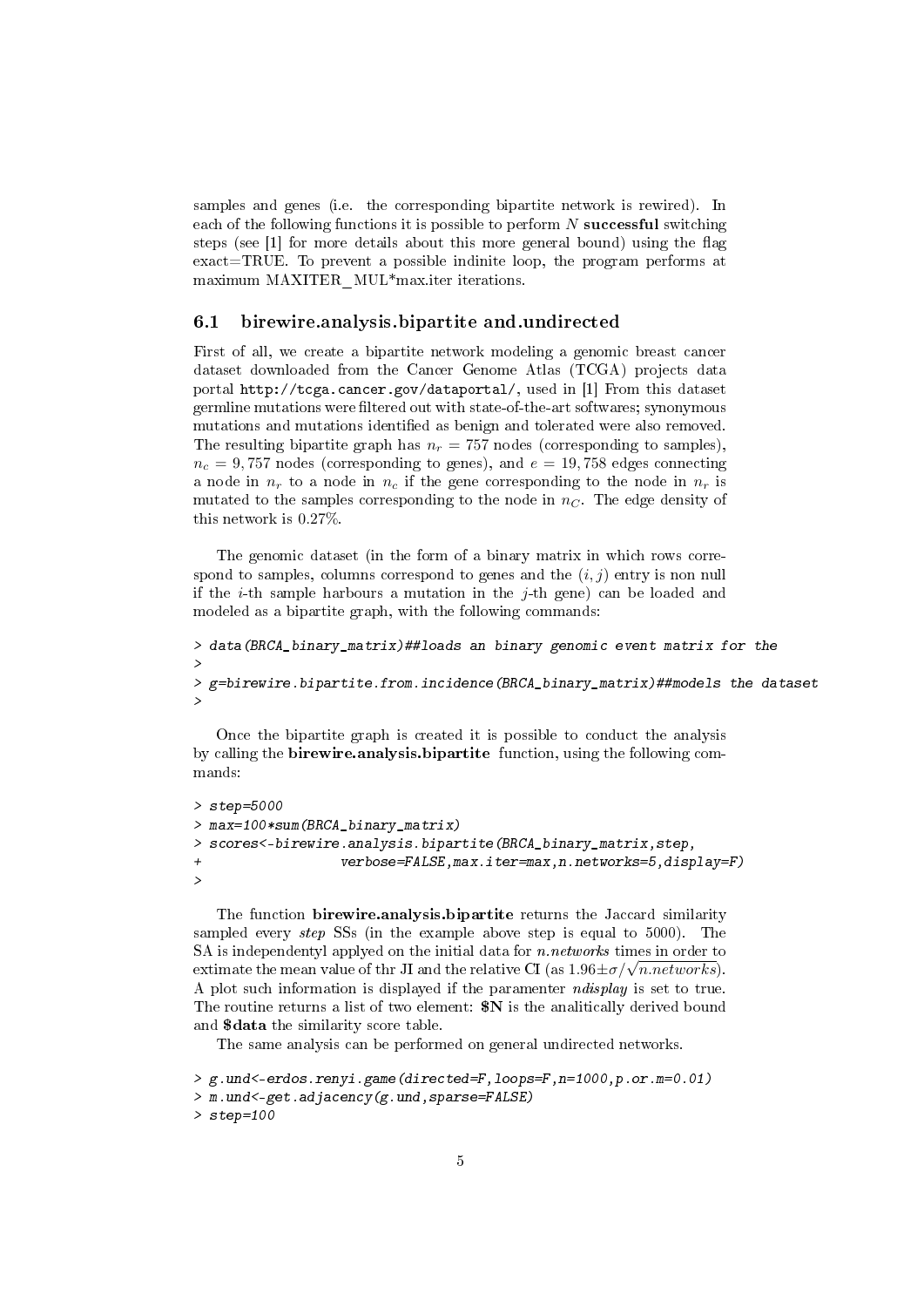```
> max=100*length(E(g.und))
> scores.und<-birewire.analysis.undirected(m.und,step=step,
+ verbose=FALSE,max.iter=max,n.networks=5)
>
```
#### 6.2 birewire.rewire.bipartite

To rewire a bipartite graph two modalities are available. Both of them can be used with the analytical bound  $N$  as number of switching steps or with a user defined value. The function takes in input an incidence matrix  $\beta$  or the an igraph bipartite graph.

```
> m2<-birewire.rewire.bipartite(BRCA_binary_matrix,verbose=FALSE)
> g2 <-birewire.rewire.bipartite(g, verbose=FALSE)
```
The first function recives in output the incidence matrix of the rewired graph while the second one a bipartite *igraph* graph. See documentation for further details.

### 6.3 birewire.rewire.undirected

To rewire a general undirected graph the following functions can be used:

```
> m2.und<-birewire.rewire.undirected(m.und, verbose=FALSE)
> g2.und <- birewire.rewire.undirected(g.und, verbose=FALSE)
```
#### 6.4 birewire.similarity

This function computes the Jaccard index between two incidence matrices with same dimensions and node degrees. It is possible also to use directly two suitable graphs.

```
> sc=birewire.similarity(BRCA_binary_matrix,m2)
> sc=birewire.similarity(BRCA_binary_matrix,t(m2))#also works
```
#### 6.5 birewire.rewire.bipartite.and.projections

The following functions execute the Switching Algorithm and computes similarity trends across its switching steps for the two natural projections of the starting bipartite graph

```
> #use a smaller graph!
> gg \leftarrow graph.\nbipartite(\nrep(0:1, length=10),\nc(1:10))> result=birewire.rewire.bipartite.and.projections(gg,step=10,
          max.iter="n", accuracy=0.00005, verbose=FALSE)
> plot(result$similarity_scores.proj2,type='l',col='red',ylim=c(0,1))
> lines(result$similarity_scores.proj1,type='l',col='blue')
> legend("top",1, c("Proj2","Proj1"), cex=0.9, col=c("blue","red"), lty=1:1,lwd=3)
```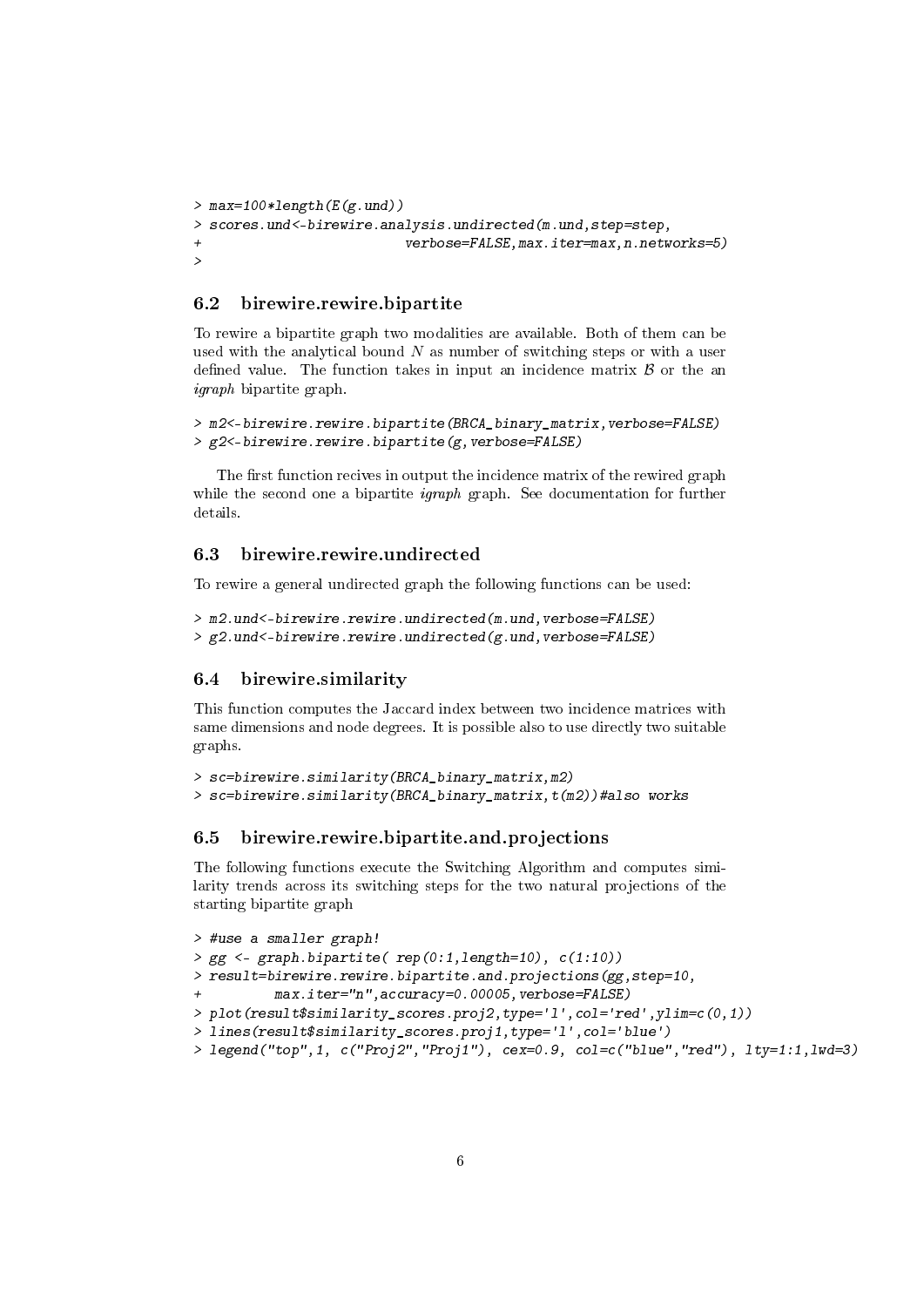#### 6.6 birewire.sampler.bipartite

This function uses the SA to generate a set of K bipartite networks drawn from the null model given by an initial bipartite graph. The function creates a main folder (path input parameter) and a set of subfolders in order to have maximum 1000 files per folder. Notice that the initial graph is used only for the first rewiring process, and the output of the fist process is used as inoput for the second and so on.

```
> #use a smaller graph!
> gg <-graph.bipartite(rep(0:1,length=10), c(1:10))
> ## NOT RUN
> ##birewire.sampler.bipartite(get.incidence(g),K=10,path='TESTBIREWIRE',verbose=F)
> ##unlink('TESTBIREWIRE',recursive = T)
```
#### 6.7 birewire.visual.monitoring.bipartite and .undirected

These functions allow to visualize the Markov Chain underlying the SA. More in detail, given a sequence of steps to test, we sample from the SA each indicated step generating a brunch of networks. We compute the pairwise Jaccard distance among them, i.e. the Jaccad index is defined as 1 minus the Jaccad similarity. Then we perform a dimensional scaling using *Rtsne* [12] and plot the result.

```
> ggg <- graph.bipartite( rep(0:1,length=10), c(1:10))
> tsne = birewire.visual.monitoring.bipartite(ggg,display=F,n.networks=10,perplexity=2)
[1] "K= 1"
[1] "K= 5"
[1] "K= 100"
[1] "K= n"
> g <- erdos.renvi.game(1000.0.1)
> tsne = birewire.visual.monitoring.undirected(g,display=F,n.networks=10,perplexity=2)
[1] "K= 1"
[1] "K= 5"
[1] "K= 100"
[1] "K= n"
```
### 6.8 birewire.load.dsg and birewire.save.dsg

The first function reads a SIF DSG from a given path and the second writes a DSG in a specific path.

#### 6.9 birewire.induced.bipartite and birewire.build.dsg

These two functions encoded the correspondence between a DSG and a ordered couple of bipartite graphs  $(B^+, B^-)$ . The first takes a SIF object, loaded with birewire.load.dsg and produces a list with the positive and negative bipartite graph, the second one build a SIF object starting from a list of two bipartite networks.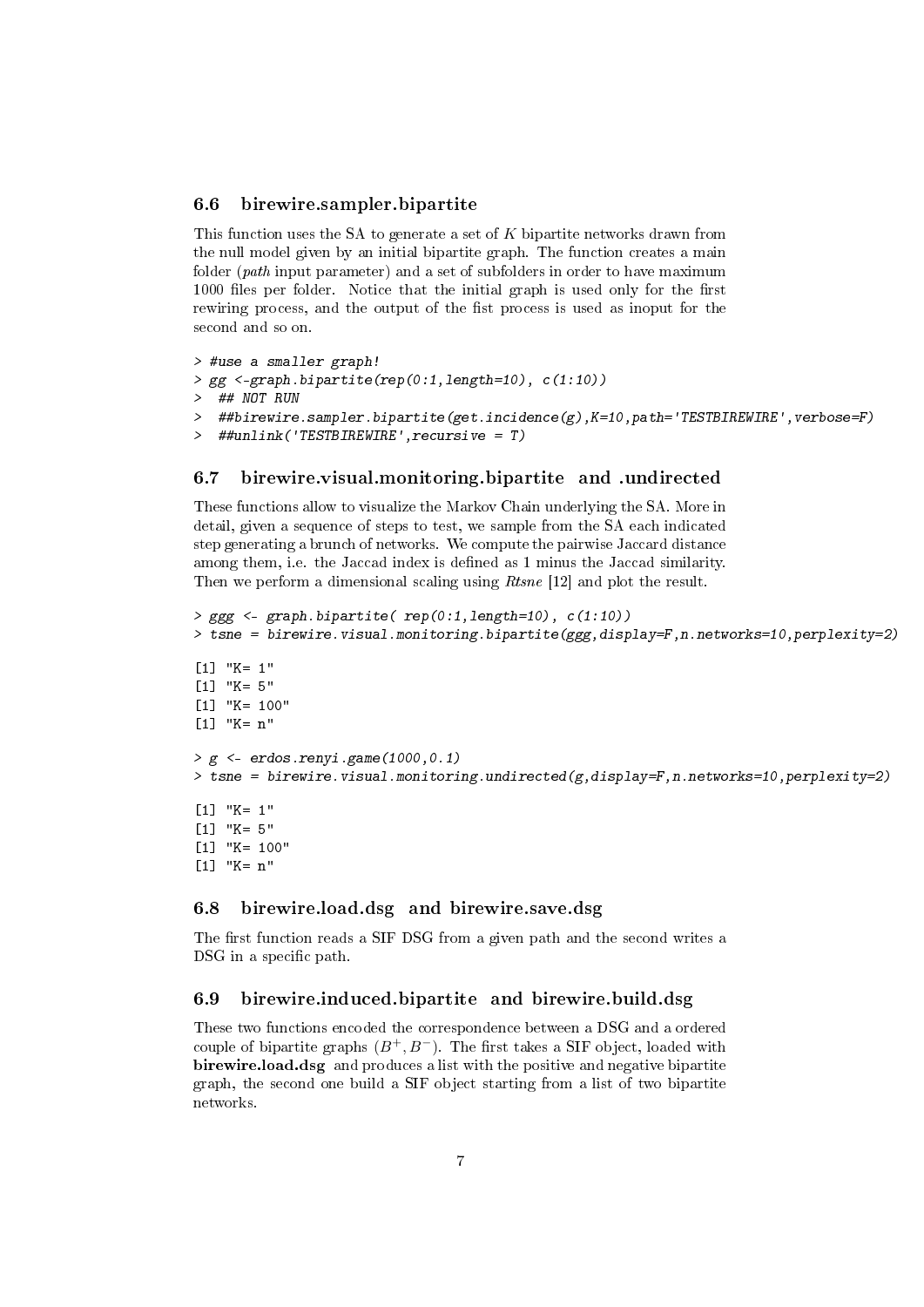```
> data(test_dsg)
```

```
> dsg=birewire.induced.bipartite(test_dsg,delimitators=list(negative='-',positive='+'))
> tmp=birewire.build.dsg(dsg,delimitators=list(negative='-',positive='+'))
```
#### 6.10 birewire.rewire.dsg

Function for generating a rewired version of a given DSG G. The parameters are quite the same of **birewire.rewire.bipartite**: in this case it is possible to control the number of SS independently for the positivemax.iter.pos and negative **max.iter.neg** part of  $G$ .

```
> dsg2=birewire.rewire.dsg(dsg=dsg)
```
DONE in 0 seconds DONE in 0 seconds

```
> tmp=birewire.build.dsg(dsg2,delimitators=list(negative='-',positive='+'))
```
### 6.11 birewire.similarity.dsg

Computes the Jaccard index between two DSGs.

```
> birewire.similarity.dsg(dsg,dsg2)
```

```
[1] 0.2222222
```
### 6.12 birewire.sampler.dsg

This function uses the SA to generate a set of K DSG in SIF format drawn from the null model given by an initial DSG. The function creates a main folder (path input parameter) and a set of subfolders in order to have maximum 1000 files per folder. See birewire.sampler.bipartite from more details.

```
> ##NOT RUN
> ##birewire.sampler.dsg(dsg,K=10,path='TESTBIREWIREDSG',verbose=F,
> ## delimitators=list(negative='-',positive='+'))
> ##unlink('TESTBIREWIREDSG',recursive = T)
```
Since verison  $3.27.1$  it is possible to add a flag in order to not generate positive and negative loops between two nodes. Be aware that the process could be slower since the generated dsg is checked after the rewiring procedure and saved only if it does not contain positive-negative simulataneous loops.

```
> ##NOT RUN
> ##birewire.sampler.dsg(dsg,K=10,path='TESTBIREWIREDSG',verbose=F,
> ## delimitators=list(negative='-',positive='+'),check_pos_neg=T)
> ##unlink('TESTBIREWIREDSG',recursive = T)
```
# 7 Directed graphs

Notice that a directed graph can be encoded as a DSG with only positive (negative) part. All the routines involving DSG could be used also for directed graphs building a DSN as a R list with just one element named **positive**.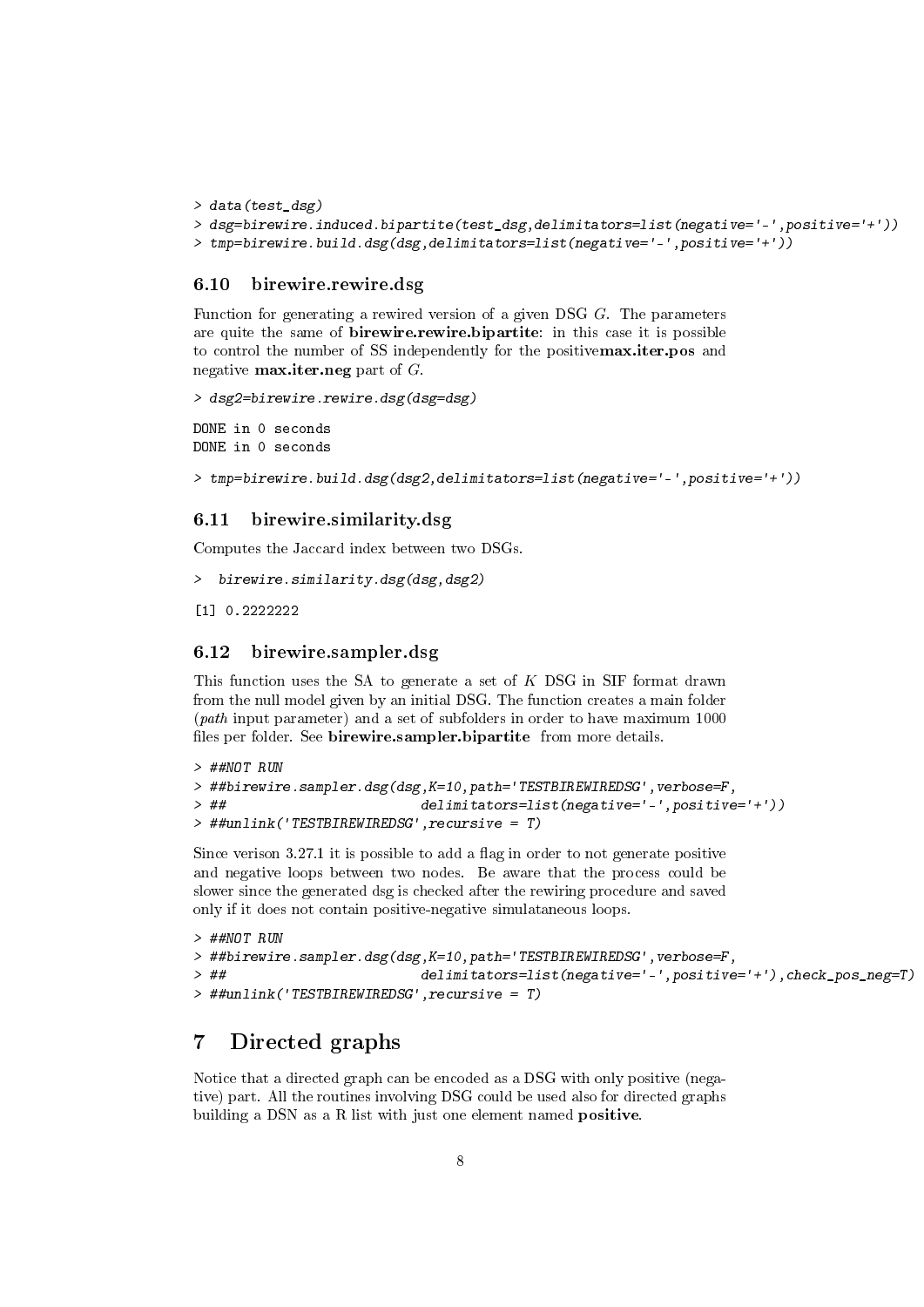### 8 Example

Here we collect the functionalities of the package in a single example. The output plot of the analysis is showed in Fig.1 on the left side and the output of the monitoring procedure is displayed in Fig.1 on the right side.

- > ##NOT RUN
- > #ggg <- bipartite.random.game(n1=100,n2=40,p=0.2)
- > #For recovering quickly the bound N we can perform a short analysis
- > #N=birewire.analysis.bipartite(get.incidence(ggg,sparse=F),max.iter=2,step=1)\$N
- > #Now we can perform the real analysis
- > #res=birewire.analysis.bipartite(get.incidence(ggg,sparse=F),max.iter=10\*N,n.networks=10)
- > #and monitoring the markov chain
- $\geq$  #tsne = birewire.visual.monitoring.bipartite(ggg,display=T,n.networks=75,sequence=c(1,100)
- > #Now we can generate a null model
- > #birewire.sampler.bipartite(ggg,K=10000,path="TESTBIREWIREBIPARTITE")



Figure 1: The output plots of birewire.analyis.bipartite(left side) and of birewire.visual.monitoring.bipartite(right side) relative to the example in section 8. The gradient of the colour from blue to red indicates the position of the sampling network respect the others. The starting network (blue) is marked with the text start.